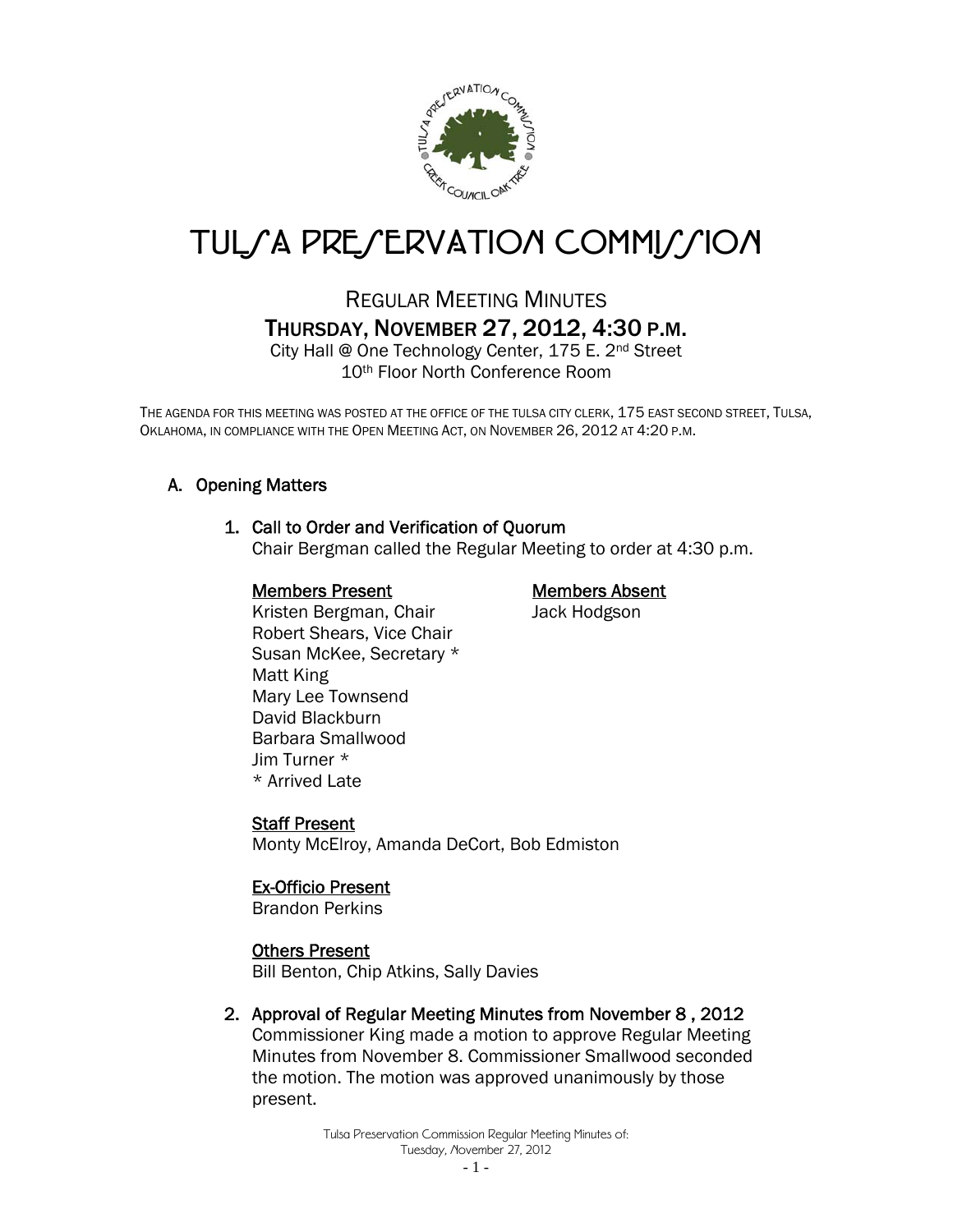#### Vote: Regular Meeting Minutes from November 8, 2012

| In Favor   | <b>Opposed</b> | <b>Abstaining</b> | <b>Not Present</b> |
|------------|----------------|-------------------|--------------------|
| 1. Bergman | <b>None</b>    | None              | 1. Turner          |
| - - -      |                |                   |                    |

2. Blackburn

3. King

- 4. McKee
- 5. Shears
- 6. Smallwood
- 7. Townsend

#### 3. Disclosure of Conflicts of Interest

 No one reported a conflict of interest with the proposals on the agenda.

#### B. Actionable Items

#### 1. COA-12-051 / 1606 S. Quincy Avenue (Swan Lake)

Applicant: William (Bill) Benton

 COA Subcommittee Review Date: None Work completed prior to COA application

Request:

Construct additional structural supports and decorative details on porte cochere.

Monty McElroy presented Mr. Benton's Certificate of Appropriateness application to the Commission and read the applicable guidelines for this district. Mr. Benton was present to answer questions.

Mr. Benton had made a previous application for the construction of a one story addition on the rear of the house and a porte cochere addition on the north elevation of the house. The TPC granted approval based on plans presented at the April 14, 2011 TPC Meeting; however, the support beams for the porte cochere that were subsequently constructed did not match the elevations presented to the Commission.

Mr. Benton stated that he felt he was doing things within the Guidelines. He said that the architect's design for the proposed square columns did not allow enough width in the porte cochere opening to drive a car through.

It was pointed out that the architect was asked at the 2011 TPC Meeting if there would be sufficient room to enable an automobile to drive through the opening as designed with the square columns and the Commissioners were assured that it would work.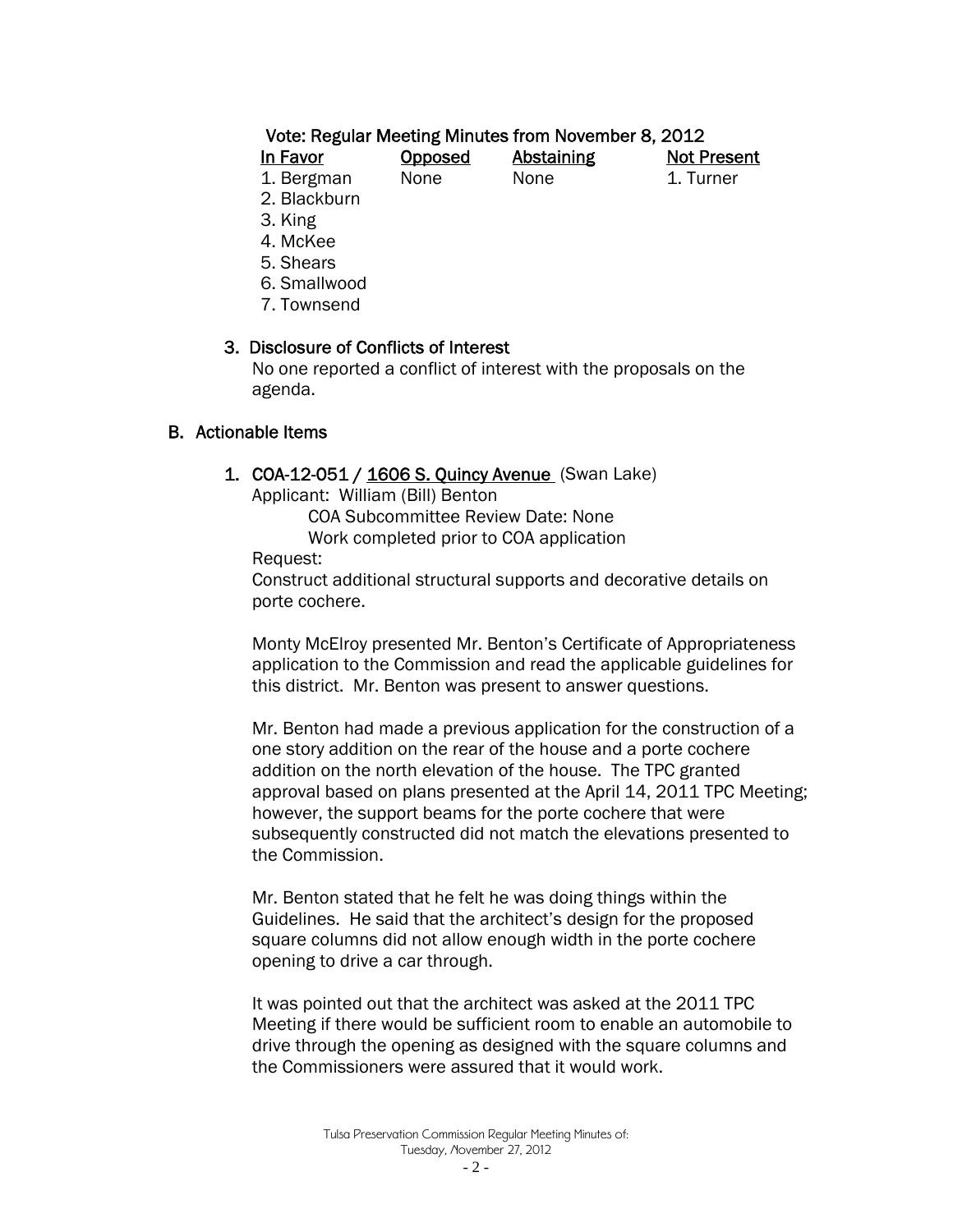Mr. Benton asked if the columns were filled in solid, would the Commissioners approve that. Commissions suggested that the applicant bring sketches to an upcoming COA Subcommittee Meeting and they could work through a design that the TPC would likely approve.

Commissioner King made a motion to deny the application. Commissioner Townsend seconded the motion.

#### Vote: 1606 S. Quincy Avenue (Swan Lake)

| In Favor   | <b>Opposed</b> | <b>Abstaining</b> | <b>Not Present</b> |  |
|------------|----------------|-------------------|--------------------|--|
| 1. Bergman | None           | 1. Turner         | <b>None</b>        |  |

- 2. Blackburn
- 3. King
- 4. McKee
- 5. Shears
- 6. Smallwood
- 7. Townsend

The motion to deny was Approved by Majority. Guidelines cited: B.1.2 and B.1.3.

#### 2. COA-12-027 / 2012 E. 17<sup>th</sup> Place (Yorktown)

Applicant: Andrea Koenig

COA Subcommittee Review Date: None

Word completed prior to COA application

Application continued from July 12, 2012 meeting

Request:

Construct two rail wooden fence at front driveway

Monty McElroy presented Ms. Koenig's Certificate of Appropriateness application to the Commission and read the applicable guidelines for this district. Ms. Koenig was not present.

Commissioner Blackburn made a motion to approve the application. Commissioner Townsend seconded the motion.

#### Vote: 2012 E. 17<sup>th</sup> Place (Yorktown)

| In Favor                                                        | <b>Opposed</b> | <b>Abstaining</b> |      | <b>Not Present</b> |
|-----------------------------------------------------------------|----------------|-------------------|------|--------------------|
| 1. Bergman                                                      | None           | None              | None |                    |
| 2. Blackburn                                                    |                |                   |      |                    |
| 3. King                                                         |                |                   |      |                    |
| 4. McKee                                                        |                |                   |      |                    |
| 5. Shears                                                       |                |                   |      |                    |
| 6. Smallwood                                                    |                |                   |      |                    |
| 7. Townsend                                                     |                |                   |      |                    |
| 8. Turner                                                       |                |                   |      |                    |
| The motion was Approved Unanimously. Guideline cited: G.1.3 and |                |                   |      |                    |
| G.1.4.                                                          |                |                   |      |                    |

Tulsa Preservation Commission Regular Meeting Minutes of: Tuesday, November 27, 2012